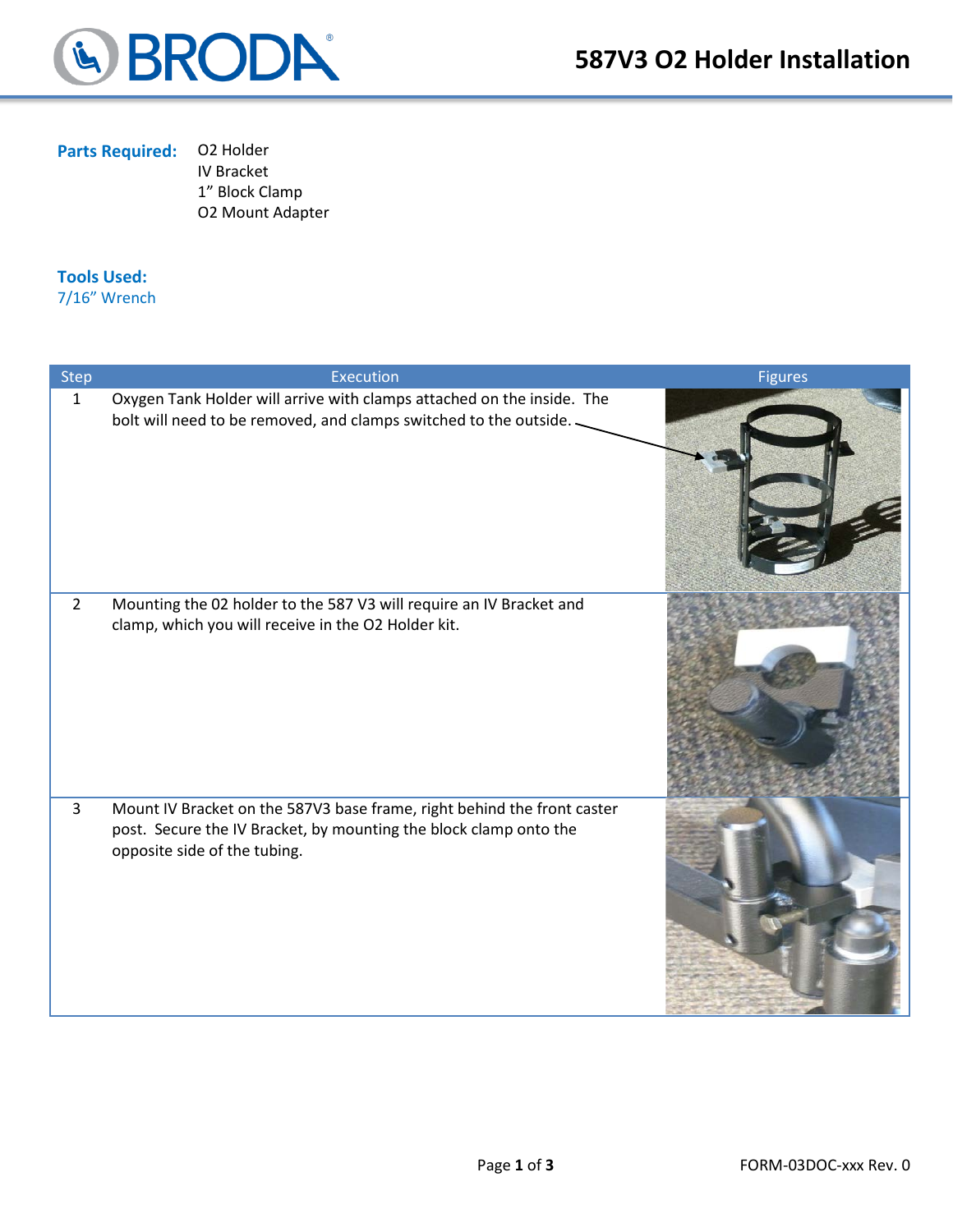# **587V3 O2 Holder Installation**



| $\overline{4}$ | Once the IV Bracket is secure, slide the 02 Mount Adapter, over the IV<br>Bracket so that the holes line up. Secure with a 1/4-20 x 1-1/2 Hex Cap<br>Screw & Nylon Insert 1/4-20" locknut. |  |
|----------------|--------------------------------------------------------------------------------------------------------------------------------------------------------------------------------------------|--|
| 5              | Mount the 02 Holder to the 02 Mount Adapter, using the black clamps<br>already attached to the 02 holder.                                                                                  |  |
| $\bf 6$        | Secure the 02 Holder to the adapter, by mounting the block clamps on<br>the opposite side of the adapter tube. Secure with the 1/4"-20 x 1-3/4"<br>hex cap screw.                          |  |